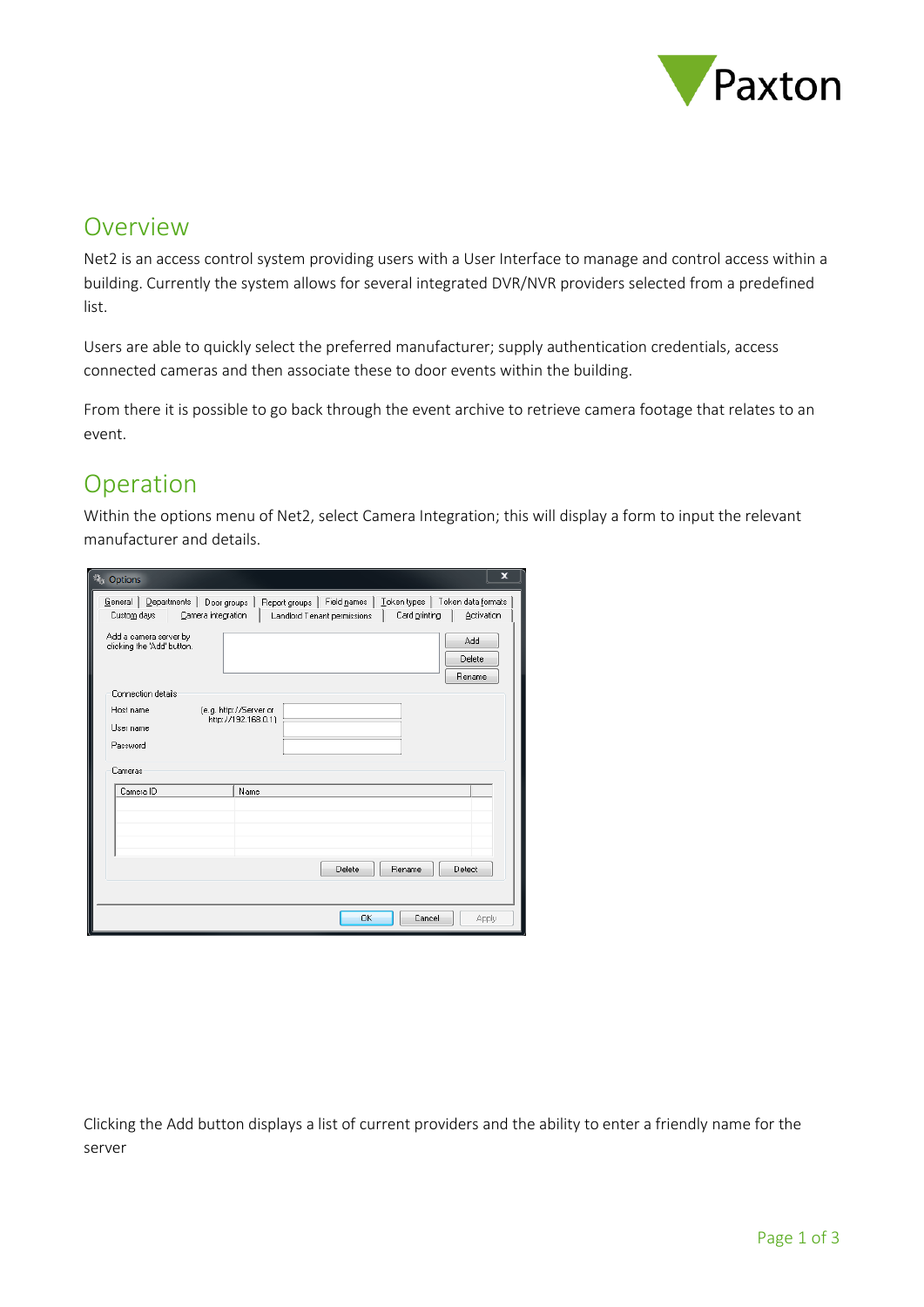

| Add a camera server                                              |              |  |  |  |
|------------------------------------------------------------------|--------------|--|--|--|
| 1) Please select the type of camera server that you wish to add. |              |  |  |  |
| Dedicated Micros NetVu<br>Exacq Vision                           |              |  |  |  |
| JVC VR-N900U<br>Масе<br>Milestone XProtect                       |              |  |  |  |
| OnSSL<br>Pelco                                                   |              |  |  |  |
| Pelco Endura<br>Vista Navigator                                  |              |  |  |  |
| 2) Please enter a friendly name for this server                  |              |  |  |  |
|                                                                  |              |  |  |  |
|                                                                  |              |  |  |  |
|                                                                  | Cancel<br>OΚ |  |  |  |

Connection details are entered for authentication and connected cameras are retrieved via the detect button. These can be renamed if required.

| Connection details |                                               |               |   |
|--------------------|-----------------------------------------------|---------------|---|
| Host name          | (e.g. http://Server.or<br>http://192.168.0.1) | 10.50.2.2     |   |
| User name          |                                               | dm            |   |
| Password           |                                               | ************* |   |
| Cameras            |                                               |               |   |
| Camera ID          | Name                                          |               |   |
| IŞ6                | Main gate                                     |               | Ξ |
| $\equiv$ 1         | Side 11                                       |               |   |
| $\equiv$ 2         | Car park shutter                              |               |   |
| $\equiv$ 3         | Main entrance                                 |               |   |
| $=4$               | Side 24                                       |               |   |
|                    |                                               |               |   |

This generates and populates a camera integration tab in the door settings page that allows for camera and door association